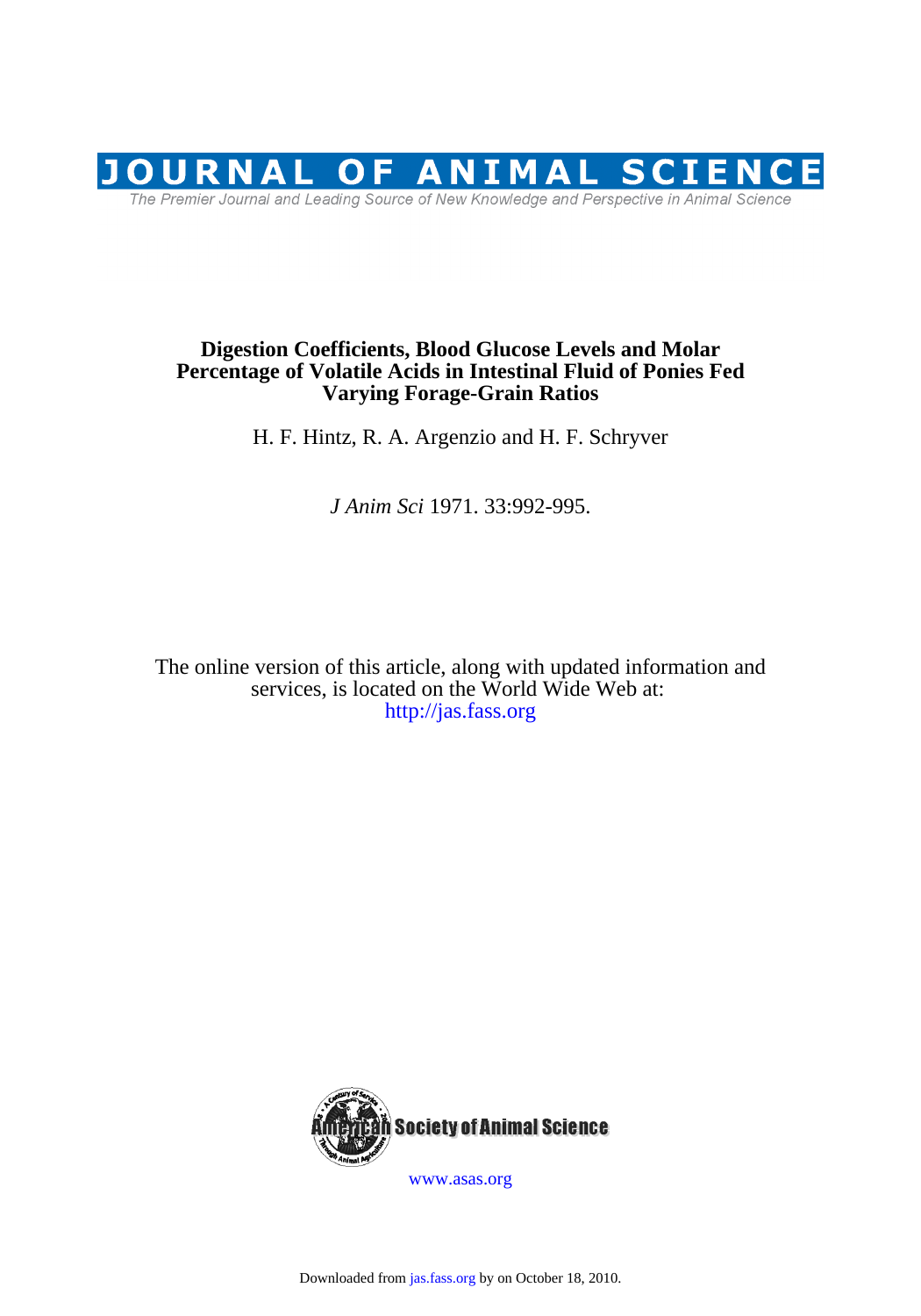## DIGESTION COEFFICIENTS, BLOOD GLUCOSE LEVELS AND MOLAR PERCENTAGE OF VOLATILE ACIDS IN INTESTINAL FLUID OF PONIES FED VARYING FORAGE-GRAIN RATIOS 1

### **H. F. HINTZ, R. A. ARGENZIO AND H. F. SCttRYVER 2**  *Corn'ell University, Ithaca, New York 14850*

**T** HE effects of varying forage-grain ratios have been extensively studied in ruminants but not in horses. However, recent studies indicate that varying the forage-grain ratio can change the site and end products of digestion in the horse (Hintz *et al.,* 1971, Stillions, Teeter and Nelson, 1970). The following trials were conducted to provide additional information on the effect of varying forage-grain ratios on digestibility, molar percentages of VFA in intestinal fluid and blood glucose levels in ponies.

### **Experimental Procedure**

*Trial 1.* Twelve mature ponies (avg wt 131 kg) were fed diets containing forage--grain ratios of 1:0,  $3:2$  or 1:4 (table 1) at the rate of 2.1 kg, 1.9 kg and 1.65 kg/100 kg of body weight, respectively. These amounts were calculated to supply about 160 kcal of  $DE/kg$  $\frac{3}{4}$  of body weight. Venous blood samples were taken for glucose analysis (Dubowski, 1962) 30 min. prior to feeding and 1, 3, 5 and 7 hr. after feeding on 3 successive days after the ponies had been fed the diets for 24 days. The animals were killed by an overdose of sodium pentobarbitol after 30 days. The entire digestive tract was removed and segments were isolated. Samples of contents from the cecum and from the ventral large colon were strained through cheesecloth. Mercuric chloride was added as a preservative and the fluid was frozen at  $-20$  C until analysis for VFA by gas chromatography. The contents of the small colon and rectum were freeze-dried and analyzed for Kjeldahl nitrogen, neutral detergent fiber (Van Soest and Wine, 1965) available carbohydrate  $(D_{20}$  method of Friedemann *et al.*, 1967) and chromic oxide (Bolin and King, 1952). Digestion coefficients were determined by use of the  $Cr<sub>2</sub>O<sub>3</sub>$ : nutrient ratios (Maynard and Loosli, 1962).

*Trial 2.* Three mature ponies (avg wt. 163

kg) fitted with cecal fistulas (Lowe, Hintz and Schryver, 1970) were used in a 3 x 3 latin square design experiment. Timothy hay,  $50\%$ hay and 50% shelled corn or 20% hay and 80% shelled corn were fed at a rate of 1.6 kg/100 kg of body weight. The diets were calculated to supply 108, 155 and 160 kcal of  $DE/kg \frac{3}{4}$ . Trace mineralized salt was available *ad libitum.* Feces and urine were collected for 7 days after a period of at least 3 weeks. Venous blood samples were obtained on the fourth, fifth and sixth days of the collection period 30 min. prior to and 1, 3 and 5 hr. after the morning feedings. Samples of cecal fluid were taken on the same days 30 min. prior to and 2 and 5 hr. after the morning feeding.

#### **Results**

The digestibility of dry matter, available carbohydrate, fiber and crude protein of grain was significantly greater than that of forage (table 2). However the relation between percent of nutrient fraction in the diet supplied by forage and the digestibility of that nutrient fraction was linear, demonstrating that there were no interactions or associative effects.

Plasma glucose levels varied with time after feeding but were not affected by the type of diet in either trial (table 3). The total concentration of VFA in cecal fluid of ponies fed the high forage diet was greater than that of ponies fed the high grain diet. Moreover, the high grain diet produced a lower percentage of acetate and higher percentages of propionate, isovalerate and valerate (table 4). The percentage of butyrate was significantly  $(P<$ .05) higher in the cecal fluid of ponies fed the high grain or medium grain diets than in ponies fed the all hay diet in trial 2 but not in trial 1. The total concentration of VFA in colic fluid from ponies fed the high grain diet was lower than for the other diets  $(P<.05)$ . However the molar percentages of VFA in colic fluid were not affected by diet. The per-

JOURNAL OF ANIMAL SCIENCE, vol. 33, no. 5

<sup>1</sup> Equine Research Program. a **The authors** wish to acknowledge the assistance of A. Wil-liams, 3. Williams, P. Daniluk, J. Cooper and S. Hallett.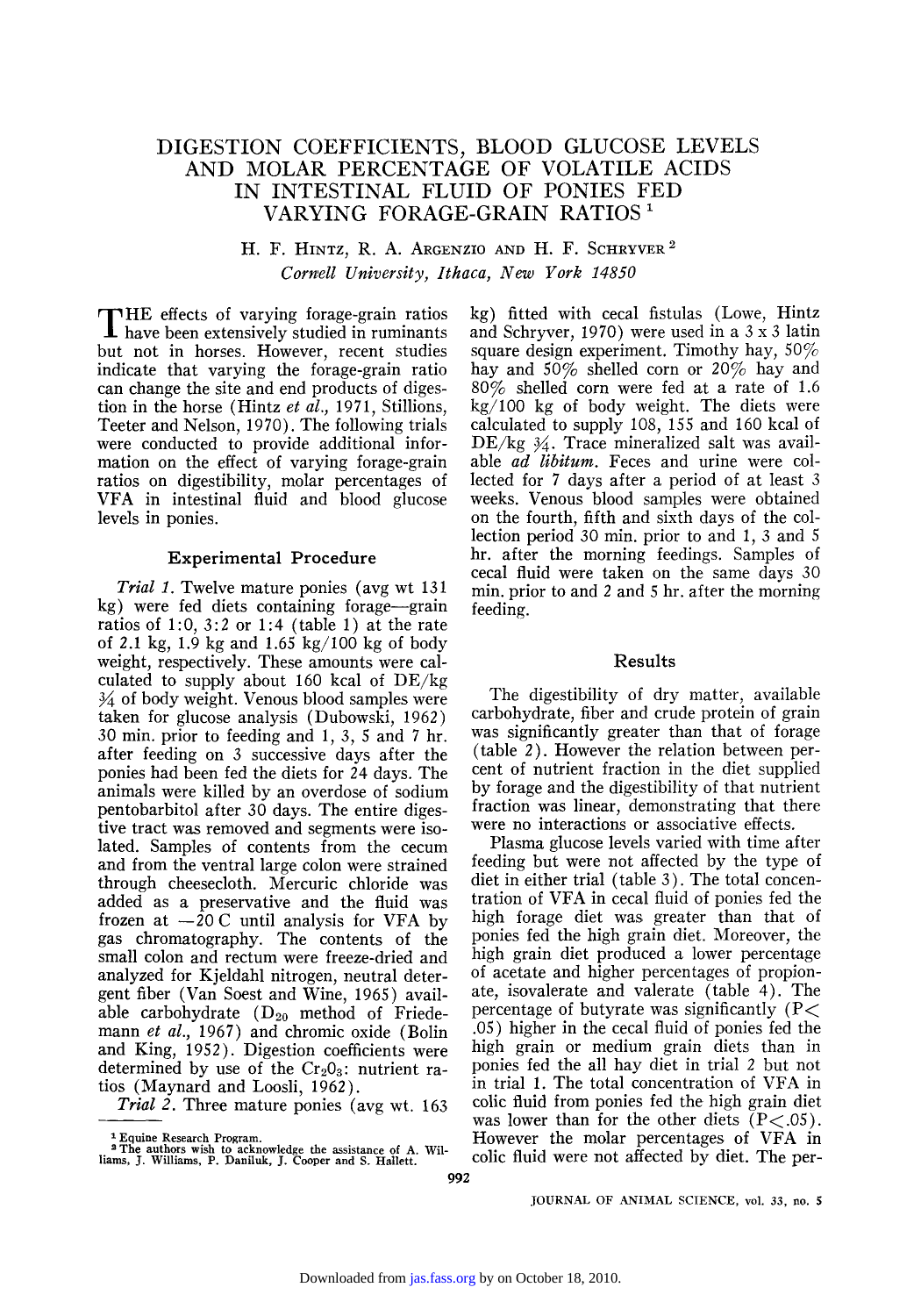|                                  | Forage-grain ratio |      |      |  |
|----------------------------------|--------------------|------|------|--|
| Ingredient                       | 1:0                | 3:2  | 1:4  |  |
| Alfalfa meal, dehydrated         | 98.3               | 59.0 | 19.6 |  |
| Ground corn                      |                    | 31.5 | 63.0 |  |
| Soybean meal                     |                    | 7.8  | 15.7 |  |
| Salt, trace mineral <sup>a</sup> | 1.0                | 1.0  | 1.0  |  |
| $Cr_2O_3$                        | ი 7                | 0. 7 | 0.7  |  |

TABLE 1. INGREDIENTS OF THE EXPERI-MENTAL DIETS (TRIAL 1)

a **Sterling Blusalt, International** Salt Co., **Clarks Summit,**  Pa. **Contains not less than 0.20% Mn:** 0.15% Fe; 0.10% Mg; 0.05% S; 0.03% Cu; 0.01% Co; 0.008% Zn and 0.007% I.

**centage of isovalerate in colic fluid was greater than that in cecal fluid. Samples of fluid taken via cecal fistula at 30 min. prior to and 2 and 5 hr. after feeding contained similar percentages of VFA (table 5). The ponies maintained body weight in trial 1 and ponies fed the 1:4 or 1 : 1 diets in trial 2 maintained body weight but lost about 0.5 kg/day when fed the 1:0 diet.** 

### *Discussion*

**Our trials failed to demonstrate a significant associative effect due to forage-grain ratio or a decreased digestibility of forage because of the addition of grain. Changing the foragegrain ratio from 1:0 to 1:4 did not decrease the digestibility of forage by ruminants (Moe, Reid and Tyrrell, 1965; Vidal** *et al.,* **1969) although the addition of highly soluble sugars, such as glucose, to forage did (Mitchell, Hamilton and Haines, 1940). Moreover, Winkler** 

TABLE 3. EFFECT OF FORAGE-GRAIN RATIO ON BLOOD GLUCOSE LEVELS OF PONIES

| Forage-grain<br>ratio |                      |                       | Time after feeding (hours) |                         |                      |                      |
|-----------------------|----------------------|-----------------------|----------------------------|-------------------------|----------------------|----------------------|
|                       |                      |                       | Trial 1                    |                         |                      |                      |
| 1:0<br>3:2<br>1:4     | 85.0<br>84.5<br>87.7 | ⅓                     | 104.5<br>107.2<br>104.0    | 102.0<br>109.1<br>110.4 | 95.9<br>94.2<br>90.7 | 87.1<br>87.6<br>85.4 |
|                       |                      |                       | Trial 2                    |                         |                      |                      |
| 1:0<br>1:1<br>1:4     | 87.1<br>89.0<br>92.0 | 98.3<br>98.2<br>103.5 | 103.4<br>103.4<br>107.0    | 99.6<br>100.0<br>101.4  | 87.1<br>89.6<br>85.4 |                      |

**(1941) reported that the addition of high levels of grain did not decrease the fiber digestibility of alfalfa or meadow hay by horses. However, Lindsey, Beals and Archibald (1926) reported that the digestibility of the**  crude fiber of a 50% alfalfa hay—50% corn **diet by horses was lower than that of only alfalfa hay and suggested that fiber digestibility was influenced by the ingredients in the diet.** 

**Plasma glucose levels were not influenced by forage-grain ratios even when intakes were at sub-maintenance levels suggesting that differences in glucogenic properties of the diets can be compensated for by hormonal action. Topps, Kay and Goodall (1968) reported that feeding high levels of grain did not affect plasma glucose levels in sheep. Crawford, Baker and Lieb (1969) reported that the forage-grain ratio did not influence plasma glucose levels when horses were fed diets adequate in energy. However, they found at in-**

**Forage- Dry Crude Neutral deter- Acid Available grain-ratio matter protein gent fiber detergent fiber Cellulose carbohydrate**  Composition---Trial 1<br>1.6 ....<sup>d</sup>  $1:0$  90.9 19.0 41.6 .... " .... 9.1  $3:2$  91.0 17.5  $34.4$  .... .... 22.4  $1:4$  90.3 16.9 19.5 .... .... 43.4 **Composition--Trial** 2 1:0 90.0 7.0 61.5 36.5 28.0  $\ldots$ 1:1 89.9 8.2 37.5 20.2 15.4  $\sim 100$  km s  $^{-1}$ 1:4 90.1 8.8 23.0 10.4 7.7  $\cdots$ **Digestibility--Trial** 1 1:0 55.5<sup>4</sup> 70.5<sup>4</sup> 41.2<sup>4</sup> .... .... 90.7<sup>4</sup>  $3:2$  69.7 b  $75.5$ <sup>a, b</sup>  $54.8$  b  $\ldots$   $07.7$  b  $97.7$  b 1:4  $79.7^{\circ}$   $79.8^{\circ}$   $56.9^{\circ}$  .... .... 99.1  $99.1^{\circ}$ **Digestibility--Trial** 2 1:0 51.6<sup>a</sup> 42.6<sup>a</sup> 47.5<sup>a</sup> 47.5<sup>a</sup> 40.5<sup>a</sup> 45.3<sup>a</sup>  $\cdots$ 1:1  $73.8^{\circ}$  64.9  $59.0^{\circ}$  47.2 53.5 b  $\ldots$  $1:4$  82.2 b 80.5 c  $71.2$  c  $60.0$   $63.4$  c  $\ldots$  .

TABLE 2. COMPOSITION AND APPARENT DIGESTIBILITY OF DIETS

a, b, c Values with different superscripts significantly different  $(P<.05)$ .

**a Dashes indicate these components were not determined.**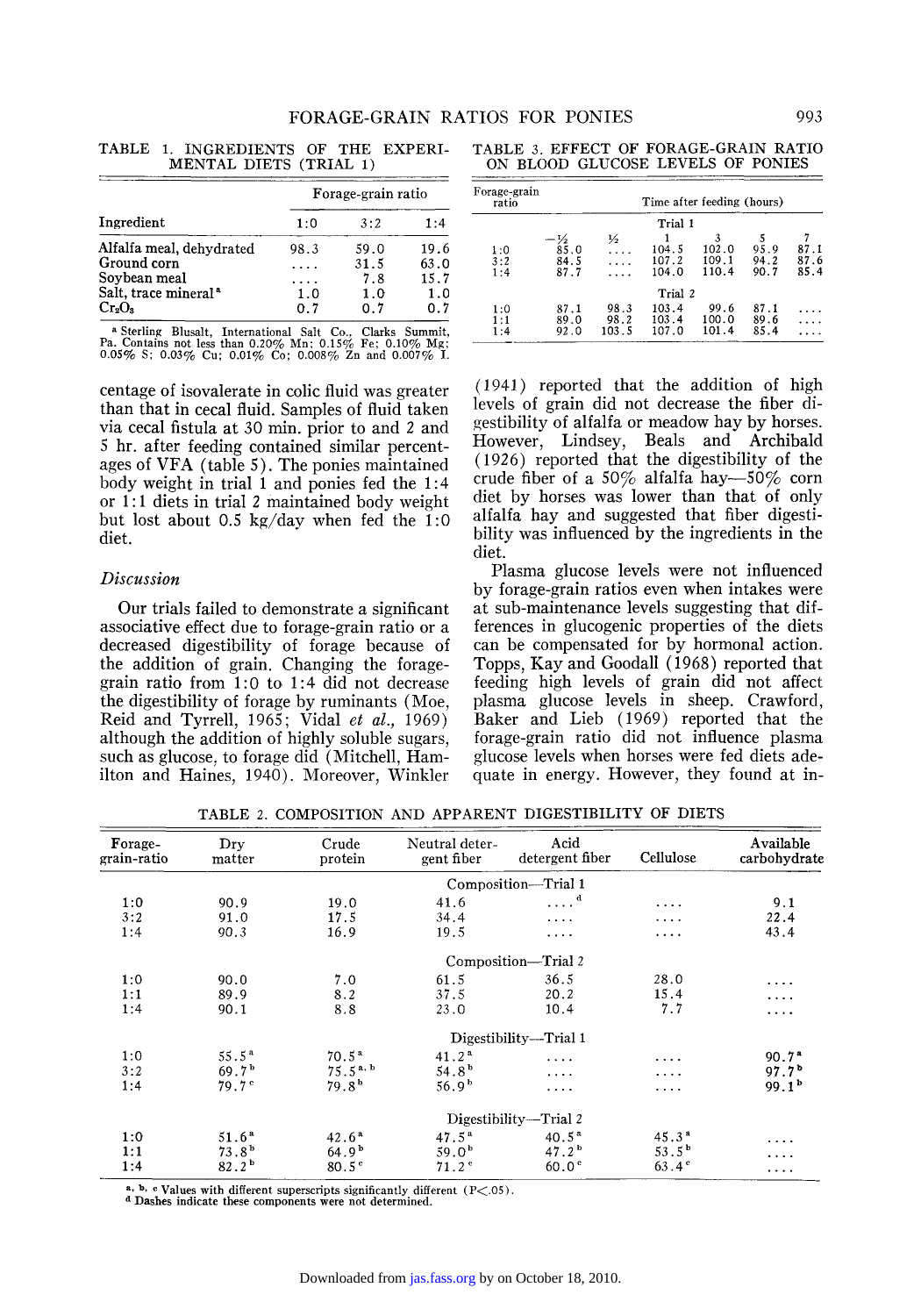| Forage-<br>grain ratio | Acetate                                                     | Propionate                                                  | $Iso-$<br>butyrate | Butyrate                                                  | $Iso-$<br>valerate                                       | Valerate                                                 | Total<br>mM/l                                                  |
|------------------------|-------------------------------------------------------------|-------------------------------------------------------------|--------------------|-----------------------------------------------------------|----------------------------------------------------------|----------------------------------------------------------|----------------------------------------------------------------|
|                        |                                                             |                                                             |                    | Cecal fluid-Trial 1                                       |                                                          |                                                          |                                                                |
| 1:0<br>3:2<br>1:4      | 76.2 <sup>a</sup><br>70.4 <sup>b</sup><br>$61.2^{\circ}$    | 14.8<br>21.2 <sup>b</sup><br>26.0 <sup>e</sup>              | 0.3<br>0.2<br>0.5  | 8.0<br>7.2<br>10.2                                        | 0.2 <sup>a</sup><br>0.2 <sup>a</sup><br>0.9 <sup>b</sup> | 0.5 <sup>a</sup><br>$0.8^{a, b}$<br>1.2 <sup>b</sup>     | 57.3 <sup>a</sup><br>51.7 <sup>a, b</sup><br>47.8 <sup>b</sup> |
|                        |                                                             |                                                             |                    | Colic fluid-Trial 1                                       |                                                          |                                                          |                                                                |
| 1:0<br>3:2<br>1:4      | 69.5<br>68.2<br>67.0                                        | 16.2<br>15.0<br>17.0                                        | 2.7<br>2.9<br>2.5  | 7.6<br>8.8<br>9.0                                         | 3.1<br>3.9<br>3.6                                        | 0.9<br>1.2<br>1.1                                        | 41.8 <sup>n</sup><br>47.6 <sup>a</sup><br>28.4 <sup>b</sup>    |
|                        |                                                             |                                                             |                    | Cecal fluid—Trial 2                                       |                                                          |                                                          |                                                                |
| 1:0<br>1:1<br>1:4      | 70.7 <sup>a</sup><br>69.3 <sup>4</sup><br>57.6 <sup>h</sup> | 19.4 <sup>a</sup><br>18.0 <sup>a</sup><br>24.2 <sup>h</sup> | 0.5<br>0.6<br>0.9  | 8.7 <sup>a</sup><br>$11.2^{\mathrm{b}}$<br>$12.5^{\circ}$ | 0.4 <sup>a</sup><br>$0.5^{\text{a}}$<br>3.0 <sup>b</sup> | 0.3 <sup>a</sup><br>0.4 <sup>a</sup><br>1.8 <sup>b</sup> | 41.0<br>40.5<br>37.2                                           |

|                         | TABLE 4. EFFECT OF FORAGE-GRAIN RATIO ON MOLAR PERCENTAGE |  |  |  |  |  |
|-------------------------|-----------------------------------------------------------|--|--|--|--|--|
| OF VOLATILE FATTY ACIDS |                                                           |  |  |  |  |  |

a, b Values with different superscripts significantly different  $(P<.05)$ .

takes below maintenance the plasma glucose levels were lower in horses fed only hay than in horses fed only oats.

The changes in molar percentage of VFA in cecal fluid were similar to those reported by Stillions et al. (1970) in horses and to those produced in rumen fluid by altering forage-grain ratios (Annison and Armstrong, 1969). The fact that increasing the grain intake produces a change in VFA ratio of cecal fluid indicates that some of the undigested starch enters the cecum. It has previously been shown that although the small intestine is the primary site of soluble carbohydrate disappearance, some soluble carbohydrate enters the cecum (Hintz et al., 1971).

Further studies are needed to determine the nutritional significance of altered VFA ratios in the cecum but it appears that the relative importance of substrates can be changed in the horse by changing the forage-grain ratio. A high grain diet results in greater carbohydrate disappearance from the small intestine and therefore probably greater glucose absorption (Hintz et al., 1971) and a relatively higher percentage of propionate, a glucogenic substance, is produced in the cecum when a high grain diet is fed.

TABLE 5. EFFECT OF TIME AFTER FEEDING ON MOLAR PERCENTAGE OF VOLATILE FATTY ACIDS IN CECAL FLUID  $(TRIAL 2)$ 

| Time<br>after<br>feeding | Ace-<br>tate                                | Propi-<br>onate      | Iso-<br>butyrate rate | Buty-                | Isoval-<br>erate | Val-<br>erate     |
|--------------------------|---------------------------------------------|----------------------|-----------------------|----------------------|------------------|-------------------|
| (min.)                   | $\sim$ $\sigma$ $\sim$ $\sim$ $\sim$ $\sim$ |                      |                       |                      |                  |                   |
| $-30$<br>120<br>300      | 64.8<br>64.9<br>67.8                        | 21.1<br>21.1<br>19.1 | 0. 9<br>0.8<br>0.5    | 11.0<br>10.7<br>10.7 | 1.1<br>17        | 1.1<br>0.8<br>0.8 |

The forage-grain ratio did not affect percentages of VFA in colic fluid which supports previous studies that indicated that only small amounts of soluble carbohydrate reached the colon even when high grain diets were fed (Hintz *et al.*, 1971).

The most significant effects of varying the forage-grain ratios in horses appear to be changing the site of and the end products of digestion. Interactions or associative effects on digestibility appear to be of little practical concern when feeding typical grains and forages. Ponies can maintain similar plasma glucose levels when fed varying forage-grain ratios.

#### Summary

Two trials were conducted in which ponies were fed varying forage-grain ratios to study the effects of the various ratios on digestibility, molar percentages of volatile fatty acids (VFA) in intestinal fluid and blood glucose levels in ponies. No interactions or associative effects on digestibility due to forage-grain ratio were observed. Blood glucose levels were not influenced by the forage-grain ratio. The total concentration of VFA in cecal fluid and the percentage of acetate was decreased and the percentages of propionate, isovalerate and valerate were increased when high grain diets were fed.

#### Literature Cited

- Annison, E. F. and D. G. Armstrong. 1969. Volatile fatty acid metabolism.  $In A. T.$  Phillipson (Ed.). Physiology of Digestion and Metabolism in The Ruminant. Oriel Press, Newcastle upon Tyne, England.
- Bolin, D. W. and R. P. King. 1952. A simplified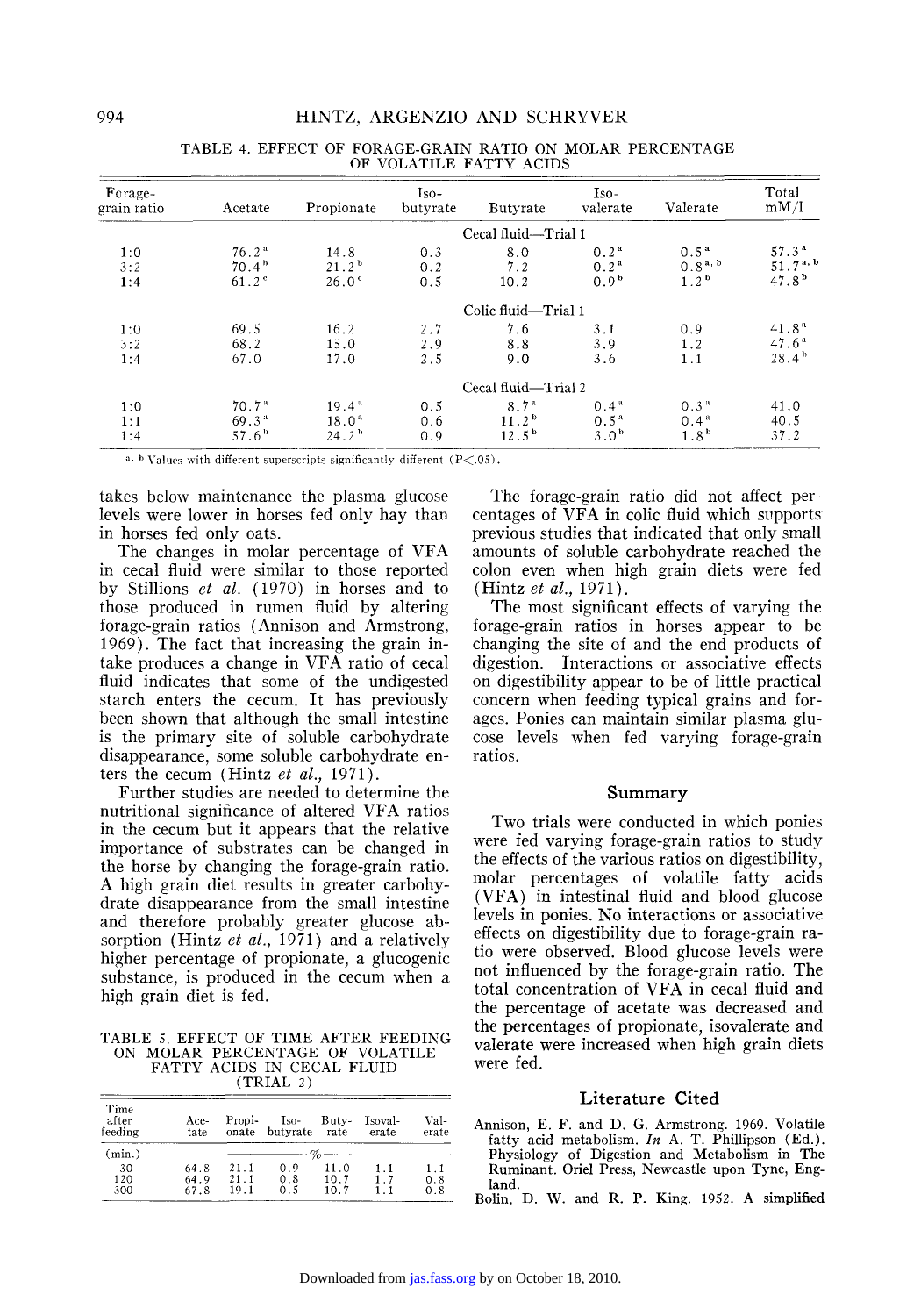method for determination of  $Cr_2O_3$  when used as an indicator. Science 116:634.

- Crawford, B. H., Jr., J. P. Baker and Sandi Lieb. 1970. Dietary effects on blood glucose levels in horses. J. Anim. Sci. 31:198. (Abstr.).
- Dubowski, K. M. 1962. An O-Toluidine method for body fluid glucose determination. Clin. Chem. 8:215.
- Friedemann, T. E., N. F. Witt, B. W. Neighbors and C. W. Weber. 1967. Determination of available carbohydrates in plant and animal foods. J. Nutr. 91 :Suppl. 2 : 1.
- Hintz, H. F., D. E. Hogue, E. F. Walker, Jr., J. E. Lowe and H. F. Schryver. 1971. Apparent digestion in various segments of the digestive tract of ponies fed diets with varying roughage-grain ratios. J. Anim. Sci. 32:245.
- Lindsey, J. B., C. L. Beals and J. G. Archibald. 1926. Digestibility and energy values of feeds for horses. J. Agr. Res. 32:569.
- Lowe, J. E., H. F. Hintz and H. F. Schryver. 1970. A new technique for long-term cecal fistulation in ponies. Amer. J. Vet. Res. 31:1109.
- Maynard, L. A. and J. K. Loosli. 1962. Principles of animal nutrition. McGraw-Hill, New York.
- Mitchell, H. H., T. S. Hamilton and W. T. Haines. 1940. The utilization by calves of energy in rations

containing different percentage of protein and in glucose supplements. J. Agr. Res. 61:847.

- Moe, P. W., J. T. Reid and H. F. Tyrrell. 1965. Effect of level of intake on digestibility of dietary energy by high-producing cows. J. Dairy Sci. 48:1053.
- Stihions, M. C., S. M. Teeter and W. E. Nelson. 1970. Equine digestive volatile fatty acid concentration. Proc. 2nd Equine Nutrition Conf. p. 21. Cornell University, Ithaca, N.Y.
- Topps, J. H., R. N. B. Kay and E. D. Goodall. 1968. Digestion of concentrate and of hay diets in the stomach and intestines of ruminants. 1. Sheep. Brit. J. Nutr. 22:261.
- Vidal, H. M., D. E. Hogue, J. M. Elliott and E. F. Walker, Jr. 1969. Digesta of sheep fed different hay-grain ratios. J. Anim. Sci. 29:62.
- VanSoest, P. 7. and R. H. Wine. 1965. Development and use of chemical methods for determining the nutritive value of forages (Project A. H. h 2-6). Revised Procedure for the Determination of the Cell Wall Fraction of Forages and Feedstuffs, N. E-24 Ann. Rep. (mimeo.).
- Winkler, Eerhard. 1941. Zur Verdaulichkeit von Luzerneheu bei Futterung an landwirst-schaftliche Arbeitpferde. Biedermanns Zentralblatt fur Agrikulturchemie und rationiller Landwirtsehaftstrieb. Abt. B. 13:124.